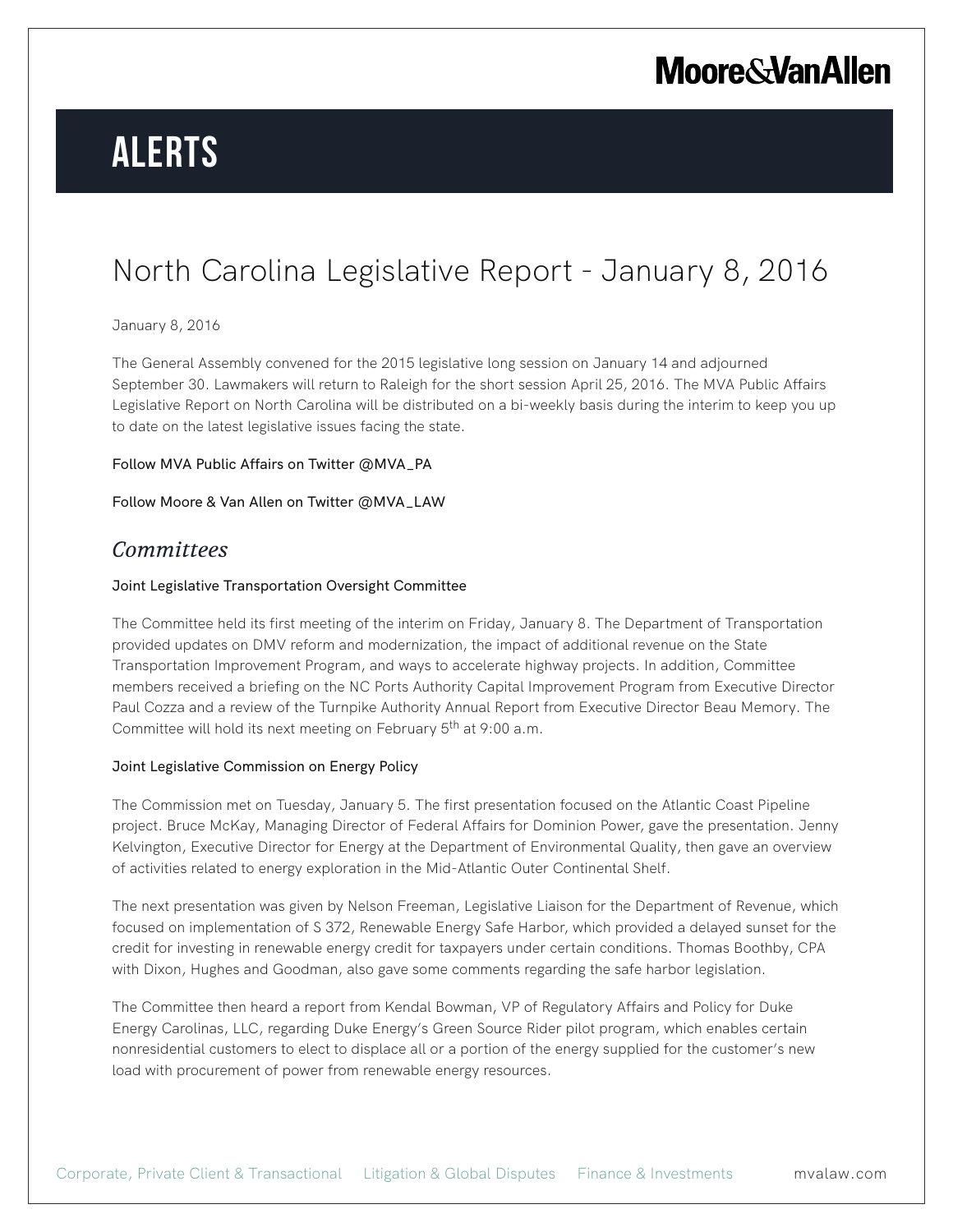#### North Carolina Legislative Report - January 8, 2016

The final report was on Duke Energy Progress' rate increase effective January 1, 2016. Mrs. Bowman and Sam Watson, General Counsel and Director for the NC Utilities Commission, both gave presentations during this portion of the committee meeting.

The next JLCE will take place on February 2 at 1:00 p.m.

#### House Select Committee on Strategic Transportation Planning and Long Term Funding Solutions

The Committee, and its four subcommittees, met on Monday, January 4. During the main committee meeting, members heard from the Department of Transportation on the Governor's 25-Year Transportation Vision Plan, an overview of the Strategic Transportation Investments program, and an update on federal funding for transportation. In addition, Committee members received a briefing on logistics issues, including items related to infrastructure needs and North Carolina's competitiveness, from the executive director of the North Carolina Center for Global Logistics and an overview of operations at the State Ports Authority from the executive director of the Authority.

### *In The News*

Charlotte Business Journal: Charlotte is on clock for major 2017 events

Associated Press: Judge won't stop toll lanes on I-77 near Charlotte

Triangle Business Journal: Lee Roberts resigns as N.C. budget director; other leadership changes announced

WRAL: NC wealth gaps spurring rebuild of economic development efforts

WRAL: Political, academic leaders give bond push a kick-start

### *Calendar*

#### Mon, January 11, 2016

9:00 AM

Joint Legislative Oversight Committee on General Government

544 LOB

1:00 PM

Joint Legislative Program Evaluation Oversight Committee

544 LOB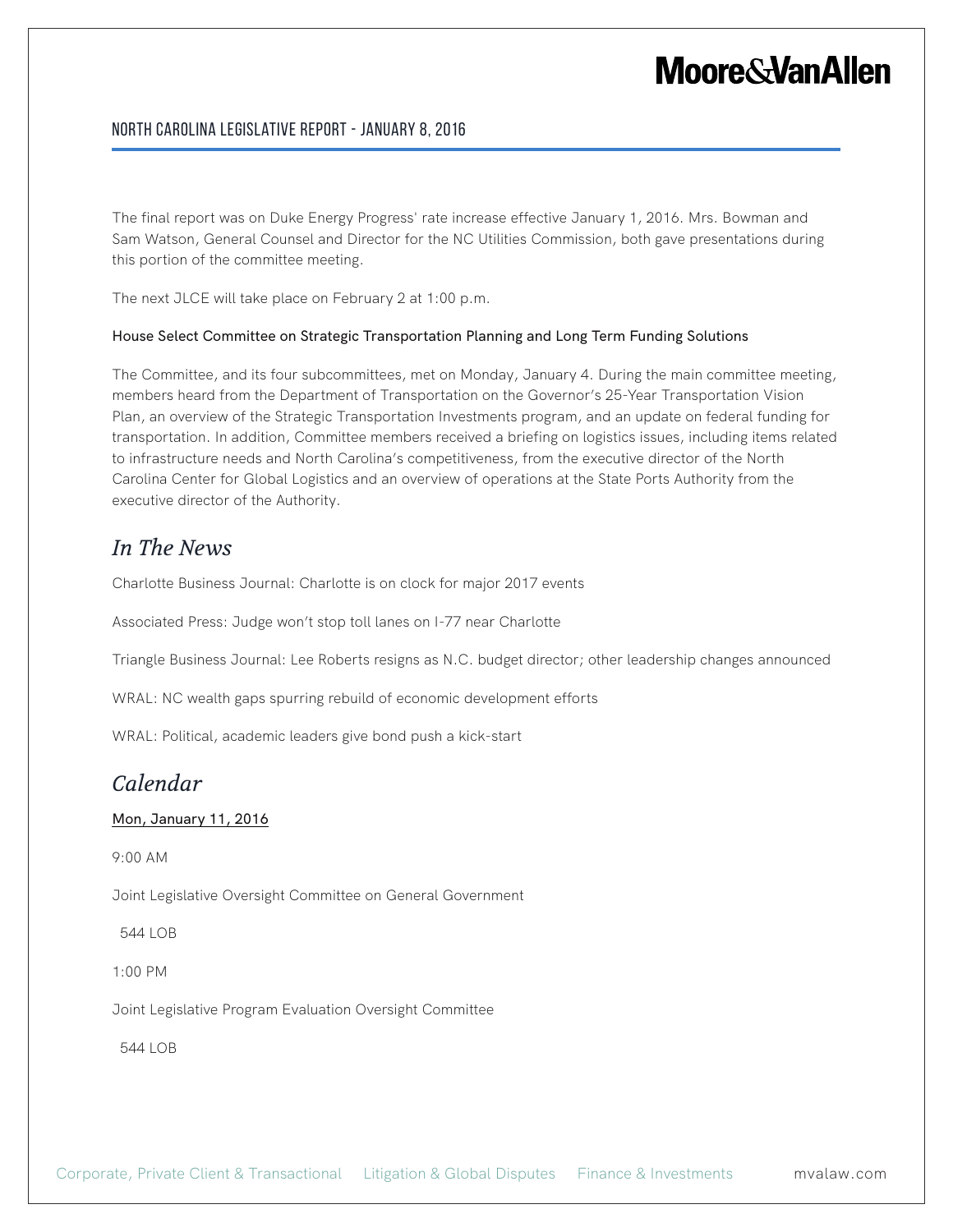#### North Carolina Legislative Report - January 8, 2016

#### Tue, January 12, 2016

8:30 AM

Joint Legislative Oversight Committee on Health and Human Services

643 LOB

9:30 AM

Revenue Laws Study Committee

544 LOB

1:00 PM

Joint Legislative Oversight Committee on Agriculture and Natural and Economic Resources -- CORRECTED

544 LOB

1:00 PM

Joint Legislative Oversight Committee on Medicaid and NC Health Choice

643 LOB

#### Wed, January 13, 2016

9:00 AM

Environmental Review Commission -- CORRECTED

643 LOB

1:00 PM

Joint Legislative Oversight Committee on Capital Improvements

544 LOB

1:00 PM

Jt Legislative Committee on Capital Improvements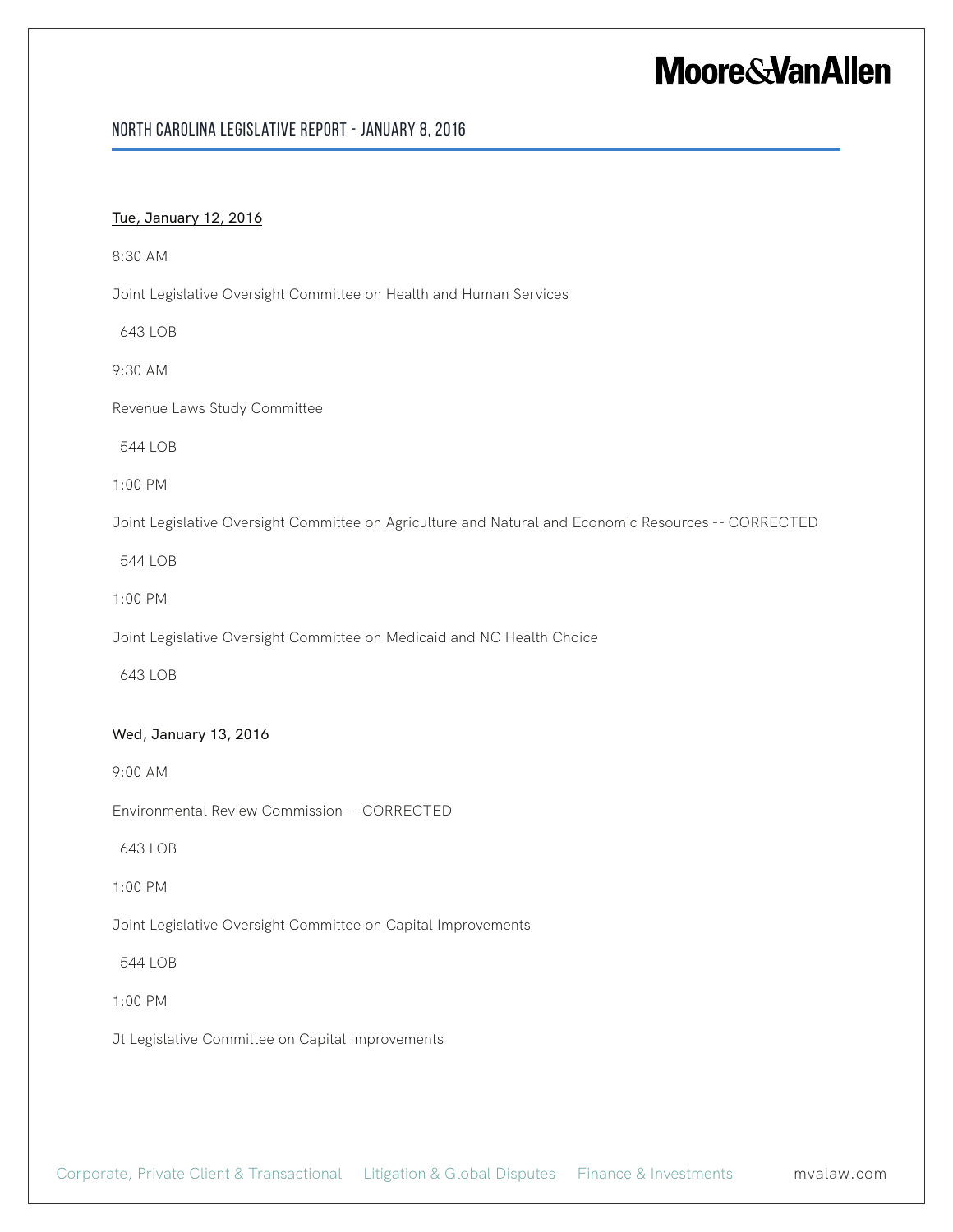#### North Carolina Legislative Report - January 8, 2016

544 LOB

#### Thu, January 14, 2016

1:00 PM

Joint Legislative Oversight Committee on Justice and Public Safety -- CORRECTED

643 LOB

#### Fri, January 15, 2016

10:00 AM

North Carolina Courts Commission

544 LOB

#### Tue, February 02, 2016

1:00 PM

Joint Legislative Commission on Energy Policy

544 LOB

#### Wed, February 10, 2016

1:00 PM

Jt Legislative Committee on Capital Improvements

544 LOB

#### Wed, March 09, 2016

1:00 PM

Jt Legislative Committee on Capital Improvements